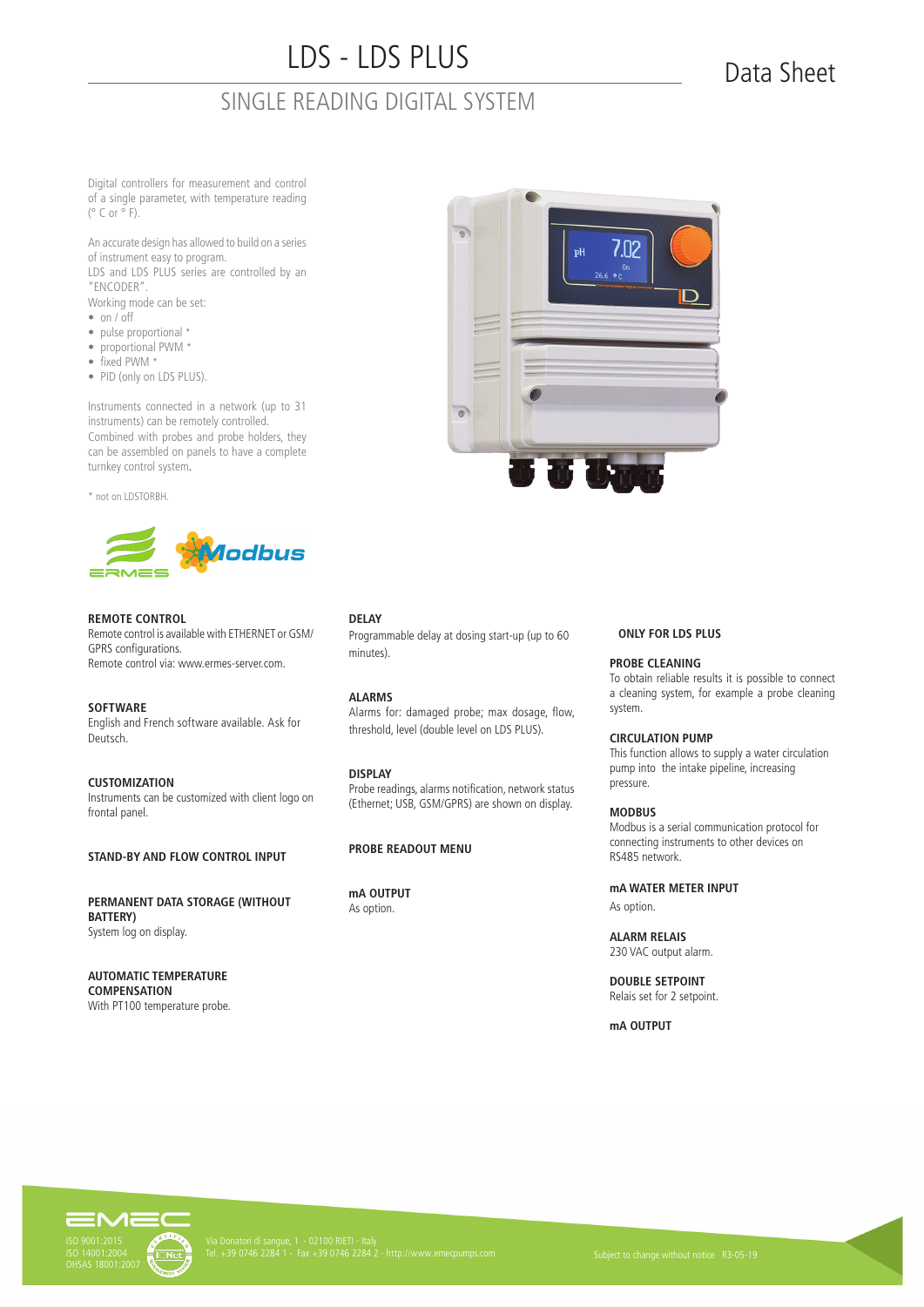# LDS - LDS PLUS

## SINGLE READING DIGITAL SYSTEM

#### **MODELS**

| <b>STANDARD</b> | <b>PLUS</b>          | <b>PARAMETER</b>                               |
|-----------------|----------------------|------------------------------------------------|
| <b>LDSPH</b>    | <b>LDSPH PLUS</b>    | pH                                             |
| <b>LDSRH</b>    | <b>LDSRH PLUS</b>    | ORP                                            |
| <b>LDSCL</b>    | <b>LDSCL PLUS</b>    | Chlorine (chlorine measure based on the probe) |
| <b>LDSCD</b>    | <b>LDSCD PLUS</b>    | Conductivity                                   |
| <b>LDSCDIND</b> | <b>LDSCDIND PLUS</b> | Inductive conductivity (ECDINDPT probe)        |
| <b>LDSTORBH</b> | <b>LDSTORBH PLUS</b> | Turbidity (ETORBH probe)                       |
| <b>LDSTORB</b>  | <b>LDSTORB PLUS</b>  | Turbidity (ETORB probe)                        |
| <b>LDSDO</b>    | <b>LDSDO PLUS</b>    | Dissolved Oxygen (EOLUM probe)                 |
| <b>LDSTRC</b>   | <b>LDSTRC PLUS</b>   | Tracers (ETRC probe)                           |

#### **DIMENSIONS** mm and the contract of the contract of the contract of the contract of the contract of the contract of the contract of the contract of the contract of the contract of the contract of the contract of the contract of the con





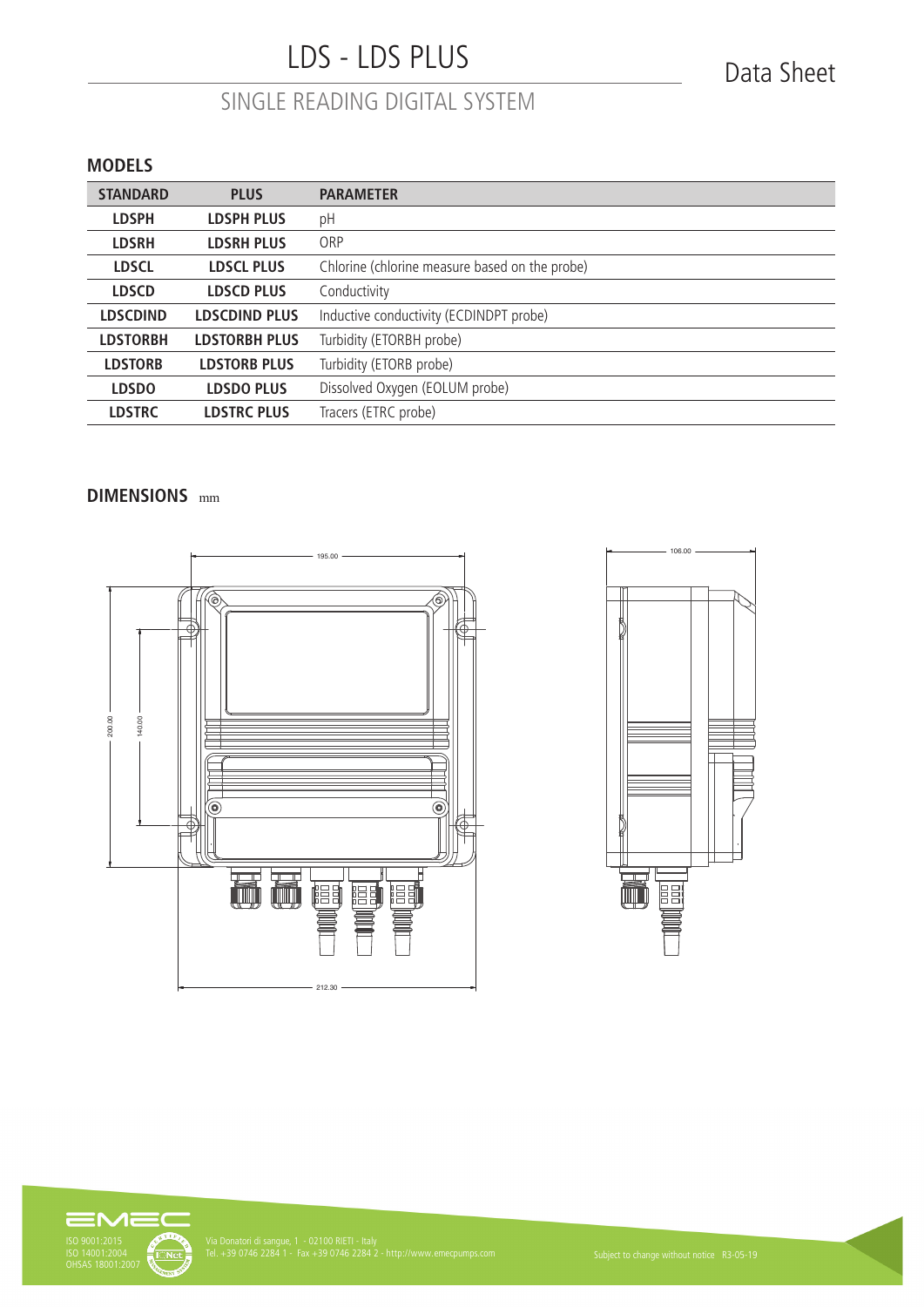### **LDSPH - LDSPH PLUS**

|                                | <b>LDSPH</b>                                                                                                                                                                                                                    | <b>LDSPH PLUS</b>                                                                                                                                                                                                                                                                            |  |
|--------------------------------|---------------------------------------------------------------------------------------------------------------------------------------------------------------------------------------------------------------------------------|----------------------------------------------------------------------------------------------------------------------------------------------------------------------------------------------------------------------------------------------------------------------------------------------|--|
| <b>MEASURING PARAMETER</b>     | pH                                                                                                                                                                                                                              |                                                                                                                                                                                                                                                                                              |  |
| RANGE                          | 0-14 pH; resolution: 0,01                                                                                                                                                                                                       |                                                                                                                                                                                                                                                                                              |  |
| TEMPERATURE<br>COMPENSATION    | PT100                                                                                                                                                                                                                           |                                                                                                                                                                                                                                                                                              |  |
| CONTROL                        | $\sqrt{ }$                                                                                                                                                                                                                      | PID                                                                                                                                                                                                                                                                                          |  |
| <b>INPUT SIGNAL</b>            |                                                                                                                                                                                                                                 | PCB                                                                                                                                                                                                                                                                                          |  |
| POWER SUPPLY                   | 240VAC 50/60Hz; 12 or 24VDC (specify on order)                                                                                                                                                                                  |                                                                                                                                                                                                                                                                                              |  |
| <b>AVERAGE CONSUMPTION</b>     |                                                                                                                                                                                                                                 | 25W                                                                                                                                                                                                                                                                                          |  |
| ON/OFF OUTPUT                  |                                                                                                                                                                                                                                 | 2 relays; 5A @ 230 VAC (fuse protected)                                                                                                                                                                                                                                                      |  |
| <b>ALARM OUTPUT</b>            |                                                                                                                                                                                                                                 | (same as power supply) alarm output                                                                                                                                                                                                                                                          |  |
| <b>INPUT</b>                   | Stand-by<br>Flow<br>pH level<br>pH probe<br>Temperature probe                                                                                                                                                                   | Stand-by<br>Flow<br>pH level<br>pH probe<br>Temperature probe<br>Water meter<br>mA water meter <sup>1</sup>                                                                                                                                                                                  |  |
| <b>OUTPUT</b>                  | 1 relay output (pH)<br>1 Opto coupled output (pH)<br>2 mA output (pH & Temperature) <sup>1</sup><br>Alarm output (relay)                                                                                                        | 2 relay output (pH)<br>2 Opto coupled output (pH)<br>1 relay output for probe cleaning<br>1 relay output for circulating pump<br>3 mA output (pH & Temperature, PID)<br>Alarm output (relay)                                                                                                 |  |
| <b>ENVIRONMENT TEMPERATURE</b> | $-10^{\circ}$ C  50°C (14°F  122°F)                                                                                                                                                                                             |                                                                                                                                                                                                                                                                                              |  |
| <b>PROTECTION</b>              | IP65 - % working RH: 85% with ≤40 °C; 70% at 50 °C (non condensing)                                                                                                                                                             |                                                                                                                                                                                                                                                                                              |  |
| POLLUTION LEVEL                | 2                                                                                                                                                                                                                               |                                                                                                                                                                                                                                                                                              |  |
| <b>ENCLOSURE</b>               | ABS                                                                                                                                                                                                                             |                                                                                                                                                                                                                                                                                              |  |
| <b>TEST/CERTIFICATION</b>      | CE                                                                                                                                                                                                                              |                                                                                                                                                                                                                                                                                              |  |
| <b>DIMENSIONS</b>              | refer to the drawing                                                                                                                                                                                                            |                                                                                                                                                                                                                                                                                              |  |
| WEIGHT                         | 1,45 kg (3.1967 lb)                                                                                                                                                                                                             |                                                                                                                                                                                                                                                                                              |  |
| INSTALLATION                   | vertical wall (4 fixing holes)                                                                                                                                                                                                  |                                                                                                                                                                                                                                                                                              |  |
| OPTIONS <sup>1</sup>           | mA output<br>$\bullet$<br>12 or 24VDC power supply<br>$\bullet$<br>ADVANCED USB configuration <sup>2</sup><br>$\bullet$<br>ETHERNET configuration <sup>2</sup><br>$\bullet$<br>GSM/GPRS configuration <sup>2</sup><br>$\bullet$ | $\bullet$<br>mA water meter input<br>12 or 24VDC power supply<br>$\bullet$<br>ADVANCED USB configuration <sup>2</sup><br>$\bullet$<br>ETHERNET configuration <sup>2</sup><br>$\bullet$<br>GSM/GPRS configuration <sup>2</sup><br>$\bullet$<br>Modbus configuration <sup>2</sup><br>$\bullet$ |  |

1 On request

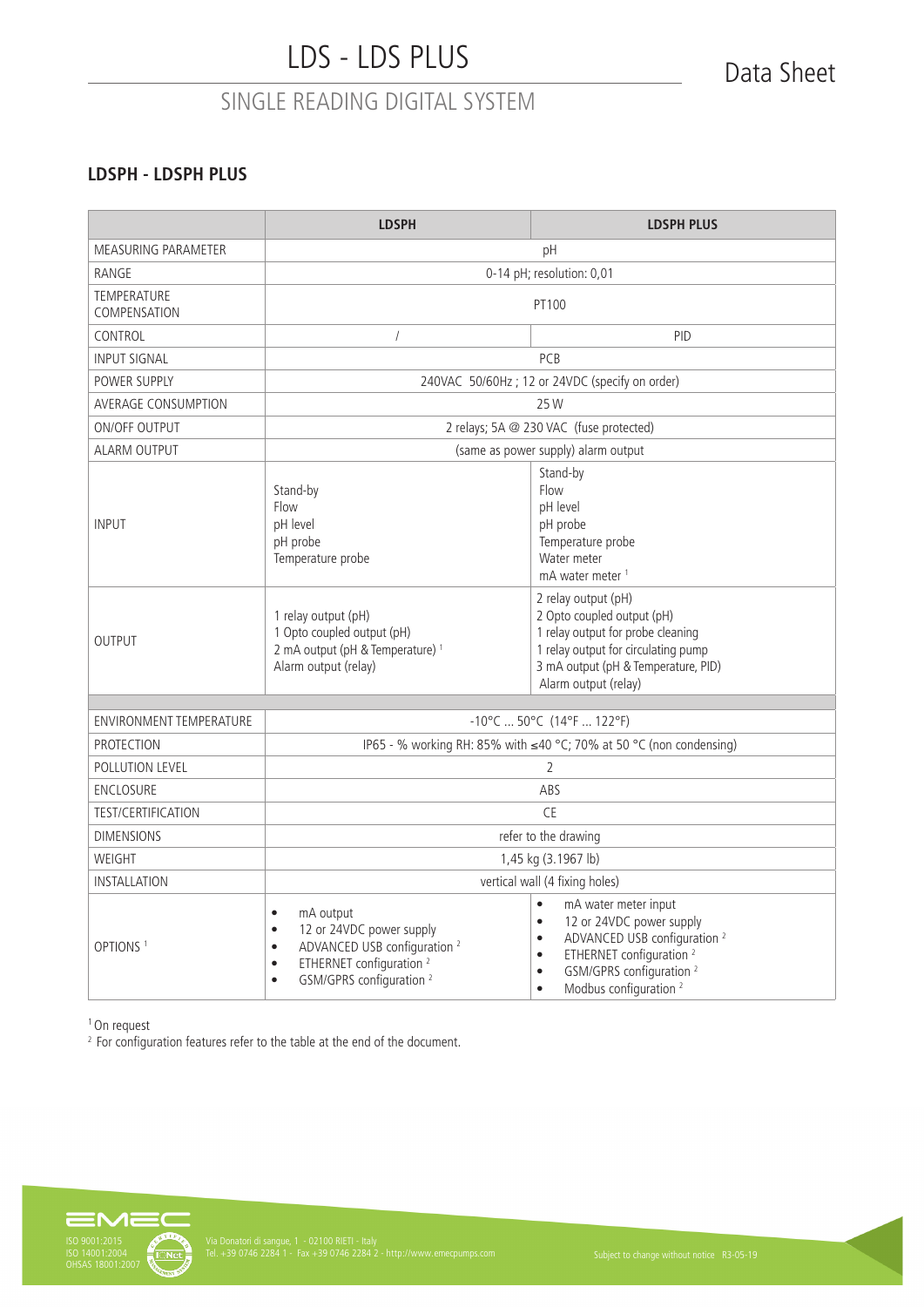### **LDSRH - LDSRH PLUS**

|                                    | <b>LDSRH</b>                                                                                                                                                                                                                    | <b>LDSRH PLUS</b>                                                                                                                                                                                                                                                                            |  |
|------------------------------------|---------------------------------------------------------------------------------------------------------------------------------------------------------------------------------------------------------------------------------|----------------------------------------------------------------------------------------------------------------------------------------------------------------------------------------------------------------------------------------------------------------------------------------------|--|
| MEASURING PARAMETER                | ORP                                                                                                                                                                                                                             |                                                                                                                                                                                                                                                                                              |  |
| RANGE                              |                                                                                                                                                                                                                                 | 0-1000 mV; resolution: 0,1                                                                                                                                                                                                                                                                   |  |
| <b>TEMPERATURE</b><br>COMPENSATION | $\sqrt{2}$                                                                                                                                                                                                                      |                                                                                                                                                                                                                                                                                              |  |
| CONTROL                            | $\sqrt{ }$                                                                                                                                                                                                                      | PID                                                                                                                                                                                                                                                                                          |  |
| <b>INPUT SIGNAL</b>                |                                                                                                                                                                                                                                 | PCB                                                                                                                                                                                                                                                                                          |  |
| POWER SUPPLY                       | 240VAC 50/60Hz; 12 or 24VDC (specify on order)                                                                                                                                                                                  |                                                                                                                                                                                                                                                                                              |  |
| AVERAGE CONSUMPTION                |                                                                                                                                                                                                                                 | 25 W                                                                                                                                                                                                                                                                                         |  |
| ON/OFF OUTPUT                      |                                                                                                                                                                                                                                 | 2 relays; 5A @ 230 VAC (fuse protected)                                                                                                                                                                                                                                                      |  |
| <b>ALARM OUTPUT</b>                |                                                                                                                                                                                                                                 | (same as power supply) alarm output                                                                                                                                                                                                                                                          |  |
| <b>INPUT</b>                       | Stand-by<br>Flow<br>ORP level<br>ORP probe<br>Temperature probe                                                                                                                                                                 | Stand-by<br>Flow<br>ORP level<br>ORP probe<br>Temperature probe<br>Water meter<br>mA water meter <sup>1</sup>                                                                                                                                                                                |  |
| <b>OUTPUT</b>                      | 1 relay output (ORP)<br>1 Opto coupled output (ORP)<br>2 mA output (mV & Temperature) <sup>1</sup><br>Alarm output (relay)                                                                                                      | 2 relay output (mV)<br>2 opto coupled output (mV)<br>1 relay output for probe cleaning<br>1 relay output for circulating pump<br>3 mA output (mV & Temperature, PID)<br>Alarm output (relay)                                                                                                 |  |
| <b>ENVIRONMENT TEMPERATURE</b>     | $-10^{\circ}$ C  50°C (14°F  122°F)                                                                                                                                                                                             |                                                                                                                                                                                                                                                                                              |  |
| <b>PROTECTION</b>                  | IP65 - % working RH: 85% with ≤40 °C; 70% at 50 °C (non condensing)                                                                                                                                                             |                                                                                                                                                                                                                                                                                              |  |
| POLLUTION LEVEL                    | 2                                                                                                                                                                                                                               |                                                                                                                                                                                                                                                                                              |  |
| <b>ENCLOSURE</b>                   | ABS                                                                                                                                                                                                                             |                                                                                                                                                                                                                                                                                              |  |
| <b>TEST/CERTIFICATION</b>          | <b>CE</b>                                                                                                                                                                                                                       |                                                                                                                                                                                                                                                                                              |  |
| <b>DIMENSIONS</b>                  |                                                                                                                                                                                                                                 | refer to the drawing                                                                                                                                                                                                                                                                         |  |
| WEIGHT                             | 1,45 kg (3.1967 lb)                                                                                                                                                                                                             |                                                                                                                                                                                                                                                                                              |  |
| <b>INSTALLATION</b>                | vertical wall (4 fixing holes)                                                                                                                                                                                                  |                                                                                                                                                                                                                                                                                              |  |
| OPTIONS <sup>1</sup>               | mA output<br>$\bullet$<br>12 or 24VDC power supply<br>$\bullet$<br>ADVANCED USB configuration <sup>2</sup><br>$\bullet$<br>ETHERNET configuration <sup>2</sup><br>$\bullet$<br>GSM/GPRS configuration <sup>2</sup><br>$\bullet$ | $\bullet$<br>mA water meter input<br>12 or 24VDC power supply<br>$\bullet$<br>ADVANCED USB configuration <sup>2</sup><br>$\bullet$<br>ETHERNET configuration <sup>2</sup><br>$\bullet$<br>GSM/GPRS configuration <sup>2</sup><br>$\bullet$<br>Modbus configuration <sup>2</sup><br>$\bullet$ |  |

1 On request

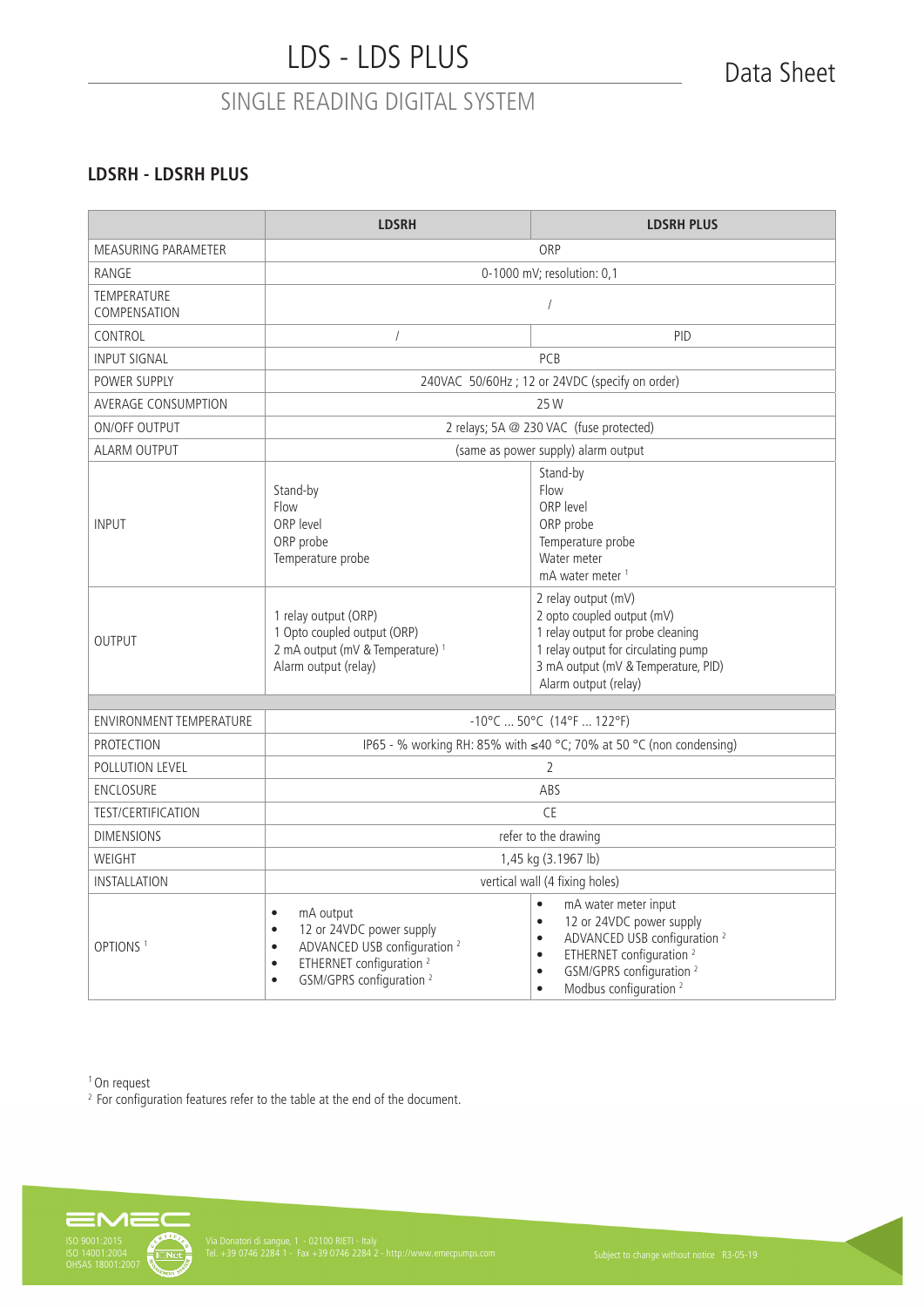### **LDSCL - LDSCL PLUS**

|                                    | <b>LDSCL</b>                                                                                                                                                                                                                    | <b>LDSCL PLUS</b>                                                                                                                                                                                                                                                                            |  |
|------------------------------------|---------------------------------------------------------------------------------------------------------------------------------------------------------------------------------------------------------------------------------|----------------------------------------------------------------------------------------------------------------------------------------------------------------------------------------------------------------------------------------------------------------------------------------------|--|
| <b>MEASURING PARAMETER</b>         | Chlorine                                                                                                                                                                                                                        |                                                                                                                                                                                                                                                                                              |  |
| RANGE                              | $0 - 10$ mg/l                                                                                                                                                                                                                   |                                                                                                                                                                                                                                                                                              |  |
| <b>TEMPERATURE</b><br>COMPENSATION |                                                                                                                                                                                                                                 | $\sqrt{2}$                                                                                                                                                                                                                                                                                   |  |
| CONTROL                            | $\overline{1}$                                                                                                                                                                                                                  | PID                                                                                                                                                                                                                                                                                          |  |
| <b>INPUT SIGNAL</b>                |                                                                                                                                                                                                                                 | PCB                                                                                                                                                                                                                                                                                          |  |
| POWER SUPPLY                       | 240VAC 50/60Hz ; 12 or 24VDC (specify on order)                                                                                                                                                                                 |                                                                                                                                                                                                                                                                                              |  |
| AVERAGE CONSUMPTION                |                                                                                                                                                                                                                                 | 25 W                                                                                                                                                                                                                                                                                         |  |
| ON/OFF OUTPUT                      |                                                                                                                                                                                                                                 | 2 relays; 5A @ 230 VAC (fuse protected)                                                                                                                                                                                                                                                      |  |
| <b>ALARM OUTPUT</b>                |                                                                                                                                                                                                                                 | (same as power supply) alarm output                                                                                                                                                                                                                                                          |  |
| <b>INPUT</b>                       | Stand-by<br>Flow<br>Chlorine level<br>Chlorine probe<br>Temperature probe                                                                                                                                                       | Stand-by<br>Flow<br>Chlorine probe<br>Chlorine level<br>Temperature probe<br>Water meter<br>mA water meter <sup>1</sup>                                                                                                                                                                      |  |
| <b>OUTPUT</b>                      | 1 relay output (Cl)<br>1 Opto coupled output (CI)<br>2 mA output (Cl & temperature) <sup>1</sup><br>Alarm output (relay)                                                                                                        | 2 relay output (Cl)<br>2 opto coupled output (Cl)<br>1 relay output for probe cleaning<br>1 relay output for circulating pump<br>3 mA output (Cl & temperature, PID)<br>Alarm output (relay)                                                                                                 |  |
| <b>ENVIRONMENT TEMPERATURE</b>     | $-10^{\circ}$ C  50°C (14°F  122°F)                                                                                                                                                                                             |                                                                                                                                                                                                                                                                                              |  |
| <b>PROTECTION</b>                  | IP65 - % working RH: 85% with ≤40 °C; 70% at 50 °C (non condensing)                                                                                                                                                             |                                                                                                                                                                                                                                                                                              |  |
| POLLUTION LEVEL                    | 2                                                                                                                                                                                                                               |                                                                                                                                                                                                                                                                                              |  |
| <b>ENCLOSURE</b>                   | ABS                                                                                                                                                                                                                             |                                                                                                                                                                                                                                                                                              |  |
| <b>TEST/CERTIFICATION</b>          | <b>CE</b>                                                                                                                                                                                                                       |                                                                                                                                                                                                                                                                                              |  |
| <b>DIMENSIONS</b>                  | refer to the drawing                                                                                                                                                                                                            |                                                                                                                                                                                                                                                                                              |  |
| WEIGHT                             | 1,45 kg (3.1967 lb)                                                                                                                                                                                                             |                                                                                                                                                                                                                                                                                              |  |
| INSTALLATION                       | vertical wall (4 fixing holes)                                                                                                                                                                                                  |                                                                                                                                                                                                                                                                                              |  |
| OPTIONS <sup>1</sup>               | mA output<br>$\bullet$<br>12 or 24VDC power supply<br>$\bullet$<br>ADVANCED USB configuration <sup>2</sup><br>$\bullet$<br>ETHERNET configuration <sup>2</sup><br>$\bullet$<br>GSM/GPRS configuration <sup>2</sup><br>$\bullet$ | $\bullet$<br>mA water meter input<br>12 or 24VDC power supply<br>$\bullet$<br>ADVANCED USB configuration <sup>2</sup><br>$\bullet$<br>ETHERNET configuration <sup>2</sup><br>$\bullet$<br>GSM/GPRS configuration <sup>2</sup><br>$\bullet$<br>Modbus configuration <sup>2</sup><br>$\bullet$ |  |

1 On request

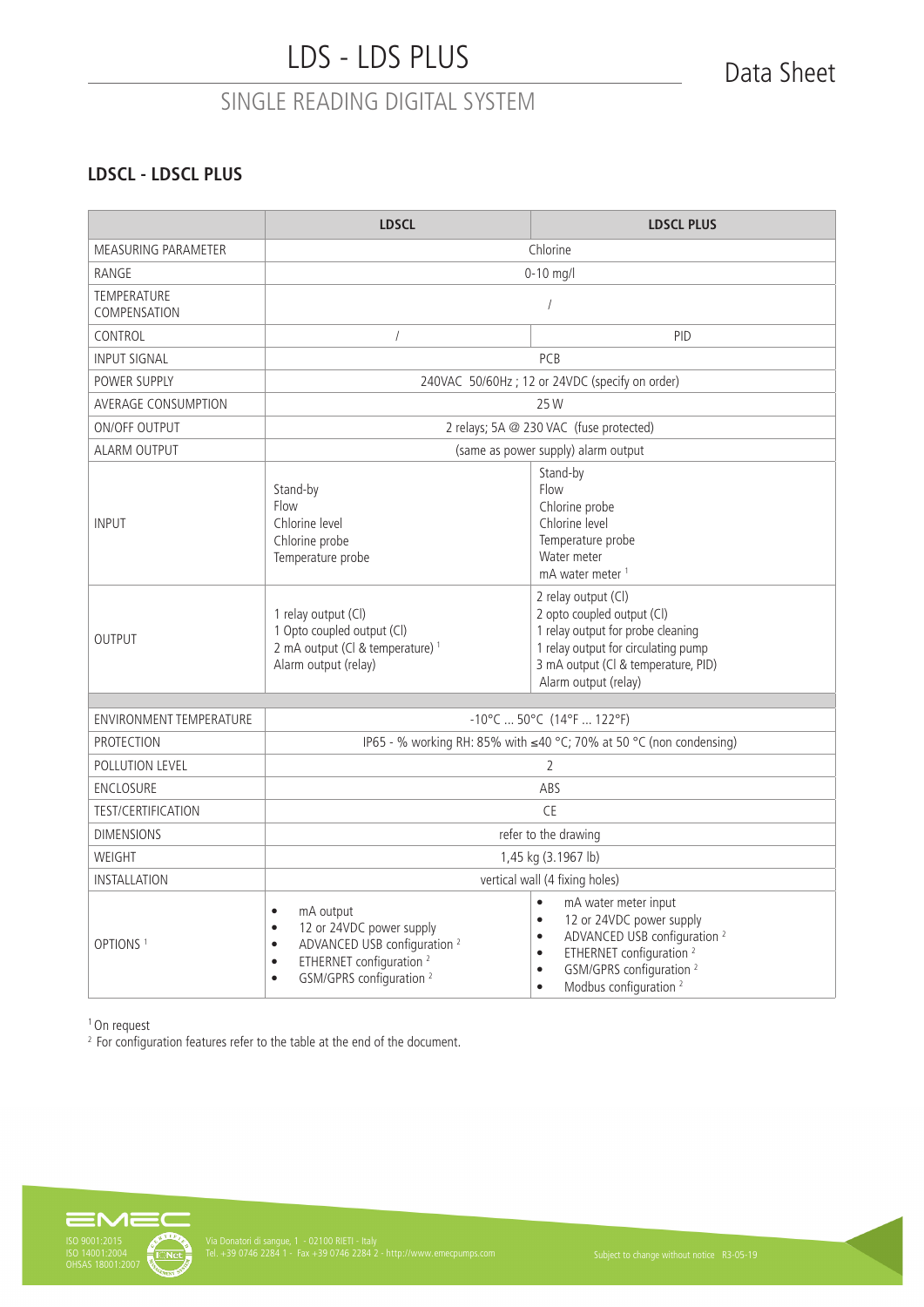### **LDSCD - LDSCD PLUS**

|                                                                | <b>LDSCD</b>                                                                                                                                                                                                                    | <b>LDSCD PLUS</b>                                                                                                                                                                                                                                                                            |  |
|----------------------------------------------------------------|---------------------------------------------------------------------------------------------------------------------------------------------------------------------------------------------------------------------------------|----------------------------------------------------------------------------------------------------------------------------------------------------------------------------------------------------------------------------------------------------------------------------------------------|--|
| MEASURING PARAMETER                                            | Conductivity with temperature reading (°C or °F)                                                                                                                                                                                |                                                                                                                                                                                                                                                                                              |  |
| RANGE                                                          | $0 - 300,0 \,\mu S$<br>$0 - 3000 \mu S$<br>$0 - 30,00$ mS<br>$0 - 300, 0$ mS                                                                                                                                                    |                                                                                                                                                                                                                                                                                              |  |
| <b>TEMPERATURE</b><br>COMPENSATION                             |                                                                                                                                                                                                                                 | PT100                                                                                                                                                                                                                                                                                        |  |
| CONTROL                                                        | $\sqrt{2}$                                                                                                                                                                                                                      | <b>PID</b>                                                                                                                                                                                                                                                                                   |  |
| INPUT SIGNAL                                                   |                                                                                                                                                                                                                                 | PCB                                                                                                                                                                                                                                                                                          |  |
| POWER SUPPLY                                                   |                                                                                                                                                                                                                                 | 240VAC 50/60Hz; 12 or 24VDC (specify on order)                                                                                                                                                                                                                                               |  |
| AVERAGE CONSUMPTION                                            |                                                                                                                                                                                                                                 | 25 W                                                                                                                                                                                                                                                                                         |  |
| <b>ON/OFF OUTPUT</b>                                           |                                                                                                                                                                                                                                 | 2 relays; 5A @ 230 VAC (fuse protected)                                                                                                                                                                                                                                                      |  |
| ALARM OUTPUT                                                   |                                                                                                                                                                                                                                 | (same as power supply) alarm output                                                                                                                                                                                                                                                          |  |
| <b>INPUT</b>                                                   | Stand-by<br>Flow<br>Stand-by<br>Flow<br>Conductivity probe<br>Conductivity probe<br>Temperature probe<br>Temperature probe<br>Water meter<br>mA water meter <sup>1</sup>                                                        |                                                                                                                                                                                                                                                                                              |  |
| <b>OUTPUT</b>                                                  | 2 relay output (Conductivity and alarm)<br>2 mA output (Conductivity and temperature) <sup>1</sup><br>Alarm output (relay)                                                                                                      | 2 relay output (Conductivity)<br>2 opto coupled output (Conductivity)<br>1 relay output for probe cleaning<br>1 relay output for circulating pump<br>3 mA output (Conductivity and temperature, PID)<br>Alarm output (relay)                                                                 |  |
| $-10^{\circ}$ C  50°C (14°F  122°F)<br>ENVIRONMENT TEMPERATURE |                                                                                                                                                                                                                                 |                                                                                                                                                                                                                                                                                              |  |
| <b>PROTECTION</b>                                              |                                                                                                                                                                                                                                 |                                                                                                                                                                                                                                                                                              |  |
| POLLUTION LEVEL                                                | IP65 - % working RH: 85% with ≤40 °C; 70% at 50 °C (non condensing)                                                                                                                                                             |                                                                                                                                                                                                                                                                                              |  |
| ENCLOSURE                                                      | $\overline{2}$<br>ABS                                                                                                                                                                                                           |                                                                                                                                                                                                                                                                                              |  |
| <b>TEST/CERTIFICATION</b>                                      | <b>CE</b>                                                                                                                                                                                                                       |                                                                                                                                                                                                                                                                                              |  |
| <b>DIMENSIONS</b>                                              | refer to the drawing                                                                                                                                                                                                            |                                                                                                                                                                                                                                                                                              |  |
| WEIGHT                                                         | 1,45 kg (3.1967 lb)                                                                                                                                                                                                             |                                                                                                                                                                                                                                                                                              |  |
| <b>INSTALLATION</b>                                            | vertical wall (4 fixing holes)                                                                                                                                                                                                  |                                                                                                                                                                                                                                                                                              |  |
| OPTIONS <sup>1</sup>                                           | mA output<br>$\bullet$<br>12 or 24VDC power supply<br>$\bullet$<br>ADVANCED USB configuration <sup>2</sup><br>$\bullet$<br>ETHERNET configuration <sup>2</sup><br>$\bullet$<br>GSM/GPRS configuration <sup>2</sup><br>$\bullet$ | mA water meter input<br>$\bullet$<br>12 or 24VDC power supply<br>$\bullet$<br>ADVANCED USB configuration <sup>2</sup><br>$\bullet$<br>ETHERNET configuration <sup>2</sup><br>$\bullet$<br>GSM/GPRS configuration <sup>2</sup><br>$\bullet$<br>Modbus configuration <sup>2</sup><br>$\bullet$ |  |

1 On request

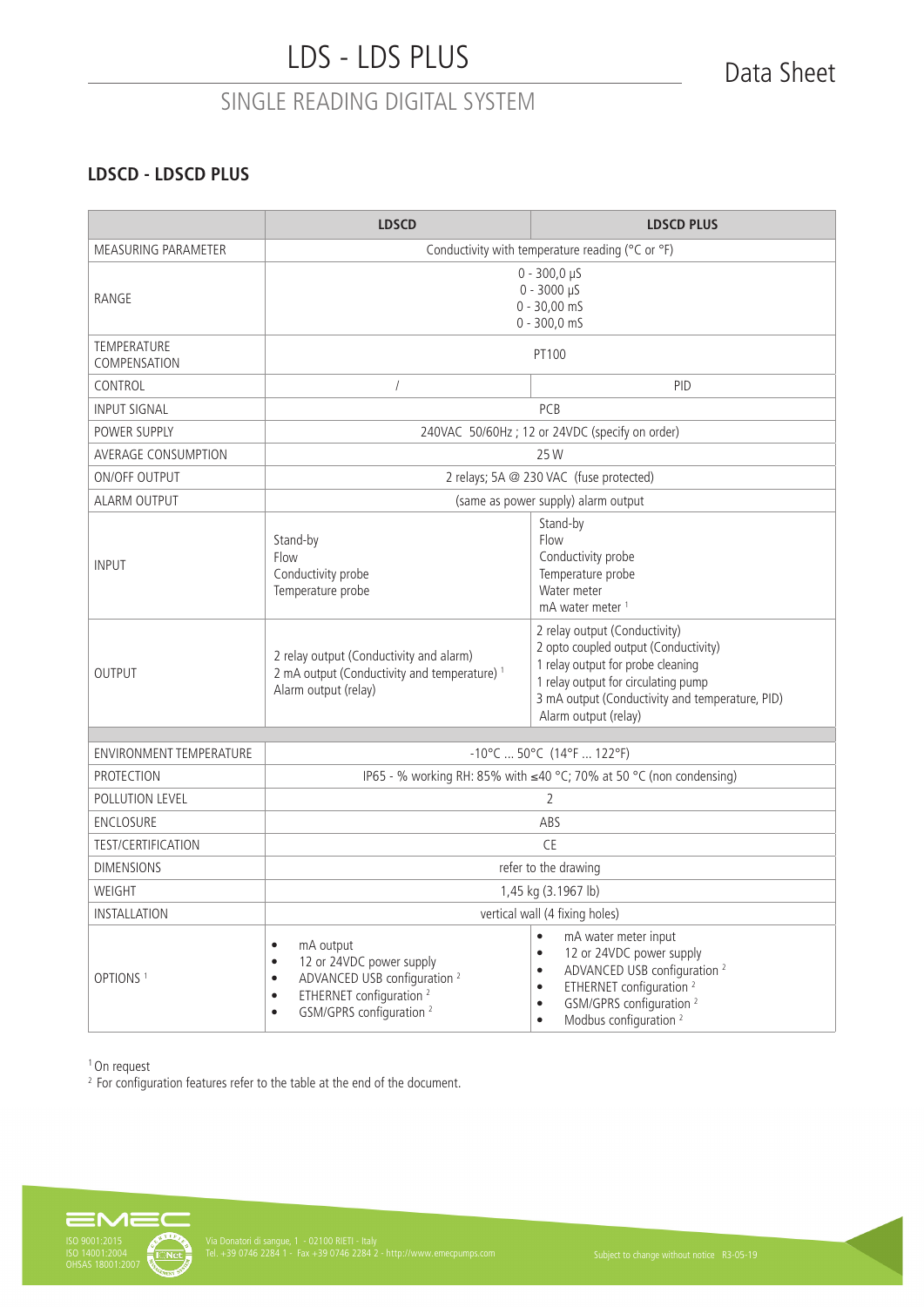### **LDSCD IND - LDSCD IND PLUS**

|                                    | <b>LDSCD IND</b>                                                                                                                                                                                                                | <b>LDSCD IND PLUS</b>                                                                                                                                                                                                                                                                        |  |  |
|------------------------------------|---------------------------------------------------------------------------------------------------------------------------------------------------------------------------------------------------------------------------------|----------------------------------------------------------------------------------------------------------------------------------------------------------------------------------------------------------------------------------------------------------------------------------------------|--|--|
| MEASURING PARAMETER                | Inductive conductivity with temperature reading (°C or °F)                                                                                                                                                                      |                                                                                                                                                                                                                                                                                              |  |  |
| RANGE                              | $0 - 3000 \,\mu S$<br>$0 - 30,00 \text{ m}$<br>$0 - 300, 0$ mS                                                                                                                                                                  |                                                                                                                                                                                                                                                                                              |  |  |
| <b>TEMPERATURE</b><br>COMPENSATION | PT100                                                                                                                                                                                                                           |                                                                                                                                                                                                                                                                                              |  |  |
| CONTROL                            | $\sqrt{ }$                                                                                                                                                                                                                      | PID                                                                                                                                                                                                                                                                                          |  |  |
| <b>INPUT SIGNAL</b>                |                                                                                                                                                                                                                                 | PCB                                                                                                                                                                                                                                                                                          |  |  |
| POWER SUPPLY                       |                                                                                                                                                                                                                                 | 240VAC 50/60Hz; 12 or 24VDC (specify on order)                                                                                                                                                                                                                                               |  |  |
| AVERAGE CONSUMPTION                |                                                                                                                                                                                                                                 | 25 W                                                                                                                                                                                                                                                                                         |  |  |
| <b>ON/OFF OUTPUT</b>               |                                                                                                                                                                                                                                 | 2 relays; 5A @ 230 VAC (fuse protected)                                                                                                                                                                                                                                                      |  |  |
| <b>ALARM OUTPUT</b>                |                                                                                                                                                                                                                                 | (same as power supply) alarm output                                                                                                                                                                                                                                                          |  |  |
| <b>INPUT</b>                       | Stand-by<br>Flow<br>Sonda conducibilità<br>Temperature probe                                                                                                                                                                    | Stand-by<br>Flow<br>Sonda conducibilità<br>Temperature probe<br>Water meter<br>mA water meter <sup>1</sup>                                                                                                                                                                                   |  |  |
| <b>OUTPUT</b>                      | 2 relay output (Conductivity and alarm)<br>2 mA output (Conductivity and temperature) <sup>1</sup><br>Alarm output (relay)                                                                                                      | 2 relay output (Conductivity)<br>2 opto coupled output (Conductivity)<br>1 relay output for probe cleaning<br>1 relay output for circulating pump<br>3 mA output (Conductivity and temperature, PID)<br>Alarm output (relay)                                                                 |  |  |
| <b>ENVIRONMENT TEMPERATURE</b>     | $-10^{\circ}$ C  50°C (14°F  122°F)                                                                                                                                                                                             |                                                                                                                                                                                                                                                                                              |  |  |
| <b>PROTECTION</b>                  | IP65 - % working RH: 85% with ≤40 °C; 70% at 50 °C (non condensing)                                                                                                                                                             |                                                                                                                                                                                                                                                                                              |  |  |
| POLLUTION LEVEL                    | $\overline{2}$                                                                                                                                                                                                                  |                                                                                                                                                                                                                                                                                              |  |  |
| ENCLOSURE                          | ABS                                                                                                                                                                                                                             |                                                                                                                                                                                                                                                                                              |  |  |
| <b>TEST/CERTIFICATION</b>          | <b>CE</b>                                                                                                                                                                                                                       |                                                                                                                                                                                                                                                                                              |  |  |
| <b>DIMENSIONS</b>                  | refer to the drawing                                                                                                                                                                                                            |                                                                                                                                                                                                                                                                                              |  |  |
| WEIGHT                             | 1,45 kg (3.1967 lb)                                                                                                                                                                                                             |                                                                                                                                                                                                                                                                                              |  |  |
| <b>INSTALLATION</b>                | vertical wall (4 fixing holes)                                                                                                                                                                                                  |                                                                                                                                                                                                                                                                                              |  |  |
| OPTIONS <sup>1</sup>               | mA output<br>$\bullet$<br>12 or 24VDC power supply<br>$\bullet$<br>ADVANCED USB configuration <sup>2</sup><br>$\bullet$<br>ETHERNET configuration <sup>2</sup><br>$\bullet$<br>GSM/GPRS configuration <sup>2</sup><br>$\bullet$ | $\bullet$<br>mA water meter input<br>12 or 24VDC power supply<br>$\bullet$<br>ADVANCED USB configuration <sup>2</sup><br>$\bullet$<br>ETHERNET configuration <sup>2</sup><br>$\bullet$<br>GSM/GPRS configuration <sup>2</sup><br>$\bullet$<br>Modbus configuration <sup>2</sup><br>$\bullet$ |  |  |

<sup>1</sup> On request

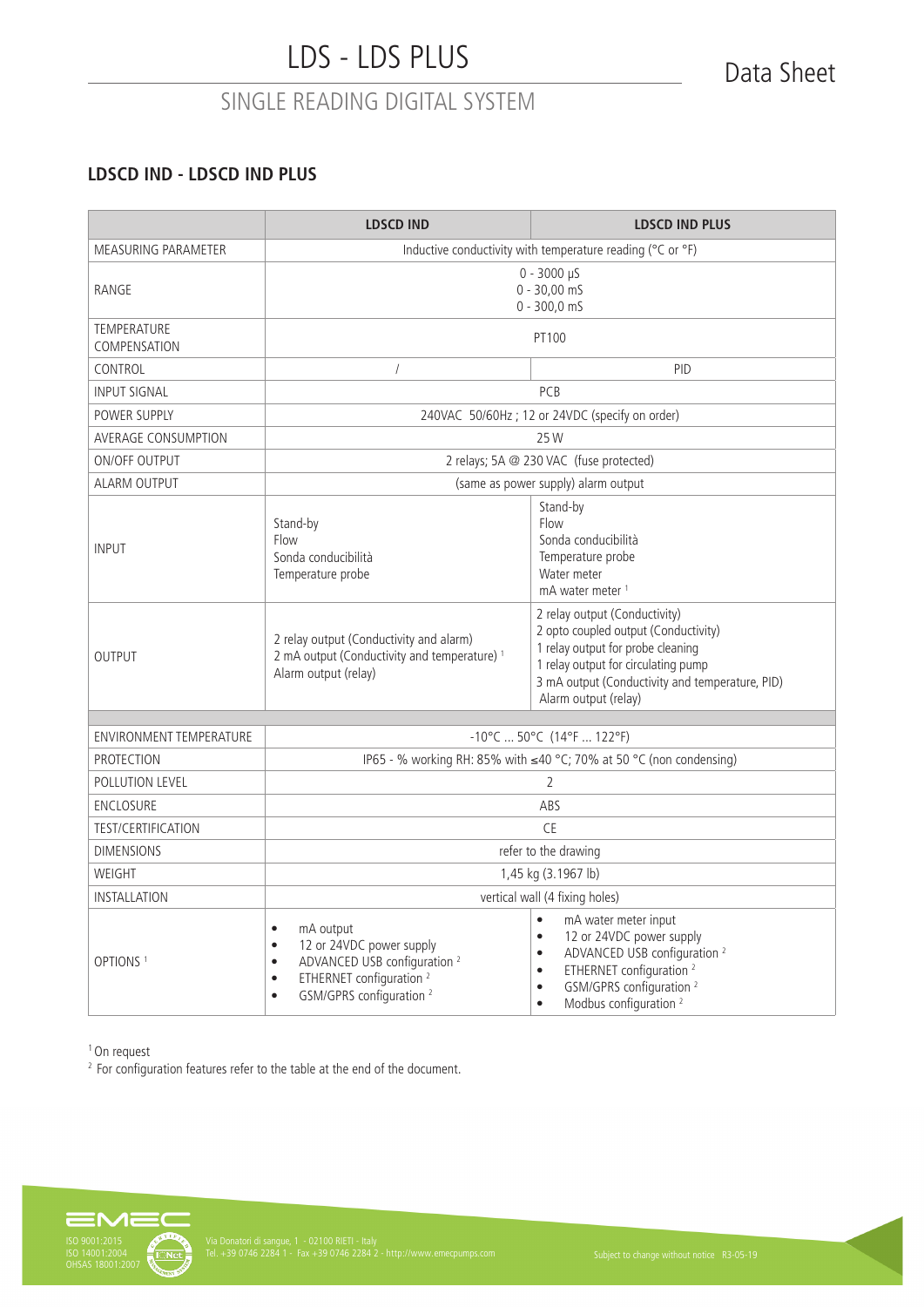### **LDSTORB 2 - LDSTORB 2 PLUS**

|                                    | <b>LDSTORB 2</b>                                                                                                                                                                                                                | <b>LDSTORB 2 PLUS</b>                                                                                                                                                                                                                                                                        |  |
|------------------------------------|---------------------------------------------------------------------------------------------------------------------------------------------------------------------------------------------------------------------------------|----------------------------------------------------------------------------------------------------------------------------------------------------------------------------------------------------------------------------------------------------------------------------------------------|--|
| <b>MEASURING PARAMETER</b>         | Turbidity with temperature reading (°C or °F)                                                                                                                                                                                   |                                                                                                                                                                                                                                                                                              |  |
| RANGE                              | 0 / 40,00 NTU<br>0 / 400,0 NTU<br>0 / 4000 NTU                                                                                                                                                                                  |                                                                                                                                                                                                                                                                                              |  |
| <b>TEMPERATURE</b><br>COMPENSATION | PT100                                                                                                                                                                                                                           |                                                                                                                                                                                                                                                                                              |  |
| CONTROL                            | $\sqrt{ }$                                                                                                                                                                                                                      | PID                                                                                                                                                                                                                                                                                          |  |
| <b>INPUT SIGNAL</b>                |                                                                                                                                                                                                                                 | PCB                                                                                                                                                                                                                                                                                          |  |
| POWER SUPPLY                       |                                                                                                                                                                                                                                 | 240VAC 50/60Hz; 12 or 24VDC (specify on order)                                                                                                                                                                                                                                               |  |
| <b>AVERAGE CONSUMPTION</b>         |                                                                                                                                                                                                                                 | 25 W                                                                                                                                                                                                                                                                                         |  |
| <b>ON/OFF OUTPUT</b>               |                                                                                                                                                                                                                                 | 2 relays; 5A @ 230 VAC (fuse protected)                                                                                                                                                                                                                                                      |  |
| <b>ALARM OUTPUT</b>                |                                                                                                                                                                                                                                 | (same as power supply) alarm output                                                                                                                                                                                                                                                          |  |
| <b>INPUT</b>                       | Stand-by<br>Flow<br>Stand-by<br>Flow<br>Turbidity probe<br>Turbidity probe<br>Temperature probe<br>Temperature probe<br>Water meter<br>mA water meter <sup>1</sup>                                                              |                                                                                                                                                                                                                                                                                              |  |
| <b>OUTPUT</b>                      | 2 relay output (NTU and probe cleaning)<br>2 mA output (NTU and temperature) <sup>1</sup><br>Alarm output (relay)                                                                                                               | 2 relay output (NTU)<br>2 opto coupled output (NTU)<br>1 relay output for probe cleaning<br>1 relay output for circulating pump<br>3 mA output (NTU and temperature, PID)<br>Alarm output (relay)                                                                                            |  |
| <b>ENVIRONMENT TEMPERATURE</b>     |                                                                                                                                                                                                                                 |                                                                                                                                                                                                                                                                                              |  |
| <b>PROTECTION</b>                  | $-10^{\circ}$ C  50°C (14°F  122°F)                                                                                                                                                                                             |                                                                                                                                                                                                                                                                                              |  |
| POLLUTION LEVEL                    | IP65 - % working RH: 85% with ≤40 °C; 70% at 50 °C (non condensing)<br>$\mathcal{P}$                                                                                                                                            |                                                                                                                                                                                                                                                                                              |  |
| ENCLOSURE                          | ABS                                                                                                                                                                                                                             |                                                                                                                                                                                                                                                                                              |  |
| <b>TEST/CERTIFICATION</b>          | <b>CE</b>                                                                                                                                                                                                                       |                                                                                                                                                                                                                                                                                              |  |
| <b>DIMENSIONS</b>                  | refer to the drawing                                                                                                                                                                                                            |                                                                                                                                                                                                                                                                                              |  |
| WEIGHT                             | 1,45 kg (3.1967 lb)                                                                                                                                                                                                             |                                                                                                                                                                                                                                                                                              |  |
| INSTALLATION                       | vertical wall (4 fixing holes)                                                                                                                                                                                                  |                                                                                                                                                                                                                                                                                              |  |
| OPTIONS <sup>1</sup>               | mA output<br>$\bullet$<br>12 or 24VDC power supply<br>$\bullet$<br>ADVANCED USB configuration <sup>2</sup><br>$\bullet$<br>ETHERNET configuration <sup>2</sup><br>$\bullet$<br>GSM/GPRS configuration <sup>2</sup><br>$\bullet$ | $\bullet$<br>mA water meter input<br>12 or 24VDC power supply<br>$\bullet$<br>ADVANCED USB configuration <sup>2</sup><br>$\bullet$<br>ETHERNET configuration <sup>2</sup><br>$\bullet$<br>GSM/GPRS configuration <sup>2</sup><br>$\bullet$<br>Modbus configuration <sup>2</sup><br>$\bullet$ |  |

<sup>1</sup> On request

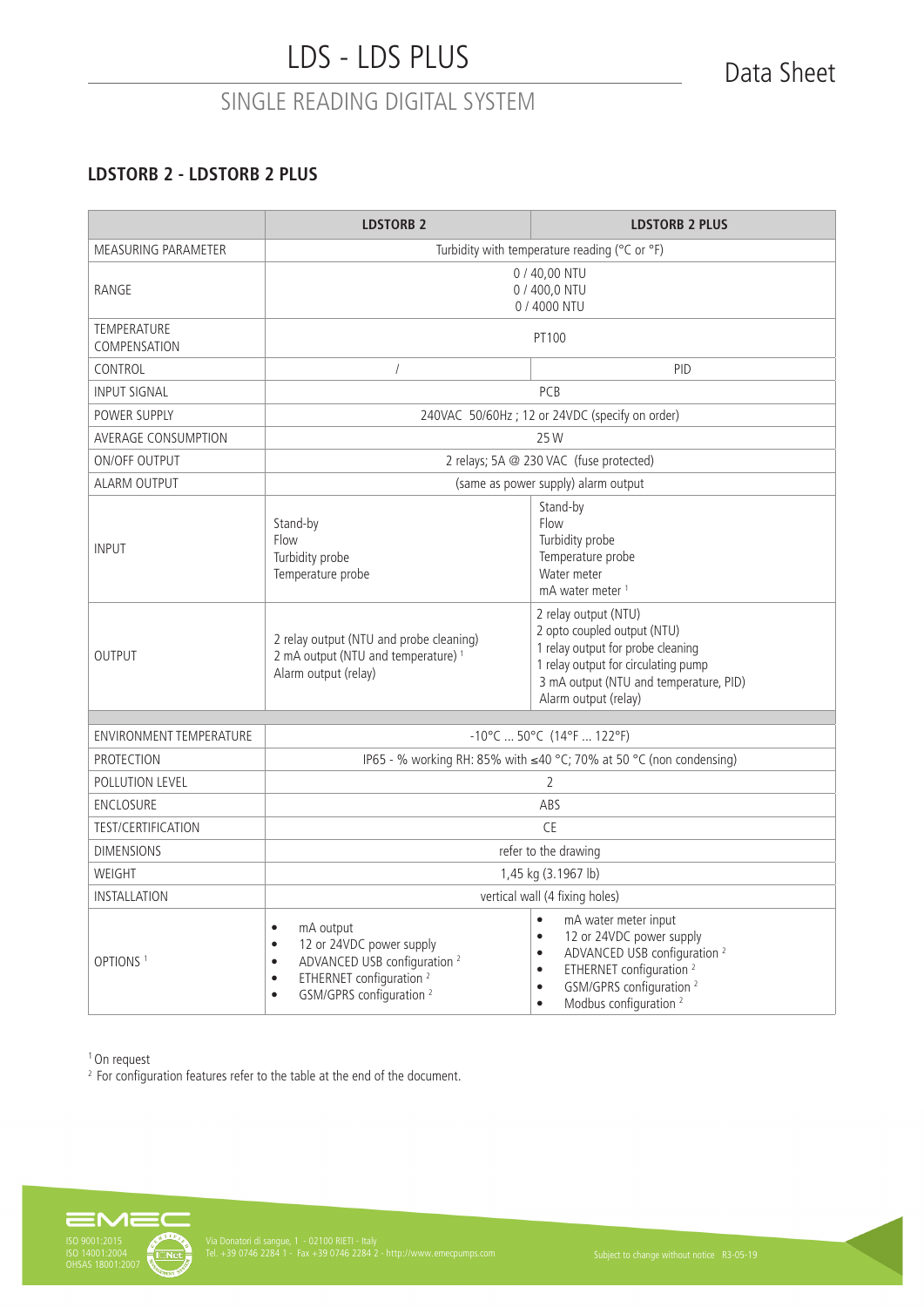### **LDSTORB - LDSTORB PLUS**

|                                                                | <b>LDSTORB</b>                                                                                                                                                                                                                  | <b>LDSTORB PLUS</b>                                                                                                                                                                                                                                                                          |  |
|----------------------------------------------------------------|---------------------------------------------------------------------------------------------------------------------------------------------------------------------------------------------------------------------------------|----------------------------------------------------------------------------------------------------------------------------------------------------------------------------------------------------------------------------------------------------------------------------------------------|--|
| MEASURING PARAMETER                                            | Turbidity with temperature reading ( $\degree$ C or $\degree$ F)                                                                                                                                                                |                                                                                                                                                                                                                                                                                              |  |
| RANGE                                                          | $0 - 40,00$ NTU                                                                                                                                                                                                                 |                                                                                                                                                                                                                                                                                              |  |
| <b>TEMPERATURE</b><br>COMPENSATION                             | PT100                                                                                                                                                                                                                           |                                                                                                                                                                                                                                                                                              |  |
| CONTROL                                                        | $\sqrt{2}$                                                                                                                                                                                                                      | <b>PID</b>                                                                                                                                                                                                                                                                                   |  |
| <b>INPUT SIGNAL</b>                                            |                                                                                                                                                                                                                                 | PCB                                                                                                                                                                                                                                                                                          |  |
| POWER SUPPLY                                                   | 240VAC 50/60Hz; 12 or 24VDC (specify on order)                                                                                                                                                                                  |                                                                                                                                                                                                                                                                                              |  |
| <b>AVERAGE CONSUMPTION</b>                                     |                                                                                                                                                                                                                                 | 25 W                                                                                                                                                                                                                                                                                         |  |
| <b>ON/OFF OUTPUT</b>                                           |                                                                                                                                                                                                                                 | 2 relays; 5A @ 230 VAC (fuse protected)                                                                                                                                                                                                                                                      |  |
| ALARM OUTPUT                                                   |                                                                                                                                                                                                                                 | (same as power supply) alarm output                                                                                                                                                                                                                                                          |  |
| <b>INPUT</b>                                                   | Stand-by<br>Flow<br>Turbidity probe<br>Temperature probe                                                                                                                                                                        | Stand-by<br>Flow<br>Turbidity probe<br>Temperature probe<br>Water meter<br>mA water meter <sup>1</sup>                                                                                                                                                                                       |  |
| <b>OUTPUT</b>                                                  | 2 relay output (NTU and probe cleaning)<br>2 mA output (NTU and temperature) <sup>1</sup><br>Alarm output (relay)                                                                                                               | 2 relay output (NTU)<br>2 opto coupled output (NTU)<br>1 relay output for probe cleaning<br>1 relay output for circulating pump<br>3 mA output (NTU and temperature, PID)<br>Alarm output (relay)                                                                                            |  |
| $-10^{\circ}$ C  50°C (14°F  122°F)<br>ENVIRONMENT TEMPERATURE |                                                                                                                                                                                                                                 |                                                                                                                                                                                                                                                                                              |  |
| PROTECTION                                                     |                                                                                                                                                                                                                                 |                                                                                                                                                                                                                                                                                              |  |
| POLLUTION LEVEL                                                | IP65 - % working RH: 85% with ≤40 °C; 70% at 50 °C (non condensing)<br>2                                                                                                                                                        |                                                                                                                                                                                                                                                                                              |  |
| <b>ENCLOSURE</b>                                               | ABS                                                                                                                                                                                                                             |                                                                                                                                                                                                                                                                                              |  |
| <b>TEST/CERTIFICATION</b>                                      | <b>CE</b>                                                                                                                                                                                                                       |                                                                                                                                                                                                                                                                                              |  |
| <b>DIMENSIONS</b>                                              | refer to the drawing                                                                                                                                                                                                            |                                                                                                                                                                                                                                                                                              |  |
| WEIGHT                                                         | 1,45 kg (3.1967 lb)                                                                                                                                                                                                             |                                                                                                                                                                                                                                                                                              |  |
| INSTALLATION                                                   | vertical wall (4 fixing holes)                                                                                                                                                                                                  |                                                                                                                                                                                                                                                                                              |  |
| OPTIONS <sup>1</sup>                                           | mA output<br>$\bullet$<br>12 or 24VDC power supply<br>$\bullet$<br>ADVANCED USB configuration <sup>2</sup><br>$\bullet$<br>ETHERNET configuration <sup>2</sup><br>$\bullet$<br>GSM/GPRS configuration <sup>2</sup><br>$\bullet$ | $\bullet$<br>mA water meter input<br>12 or 24VDC power supply<br>$\bullet$<br>ADVANCED USB configuration <sup>2</sup><br>$\bullet$<br>ETHERNET configuration <sup>2</sup><br>$\bullet$<br>GSM/GPRS configuration <sup>2</sup><br>$\bullet$<br>Modbus configuration <sup>2</sup><br>$\bullet$ |  |

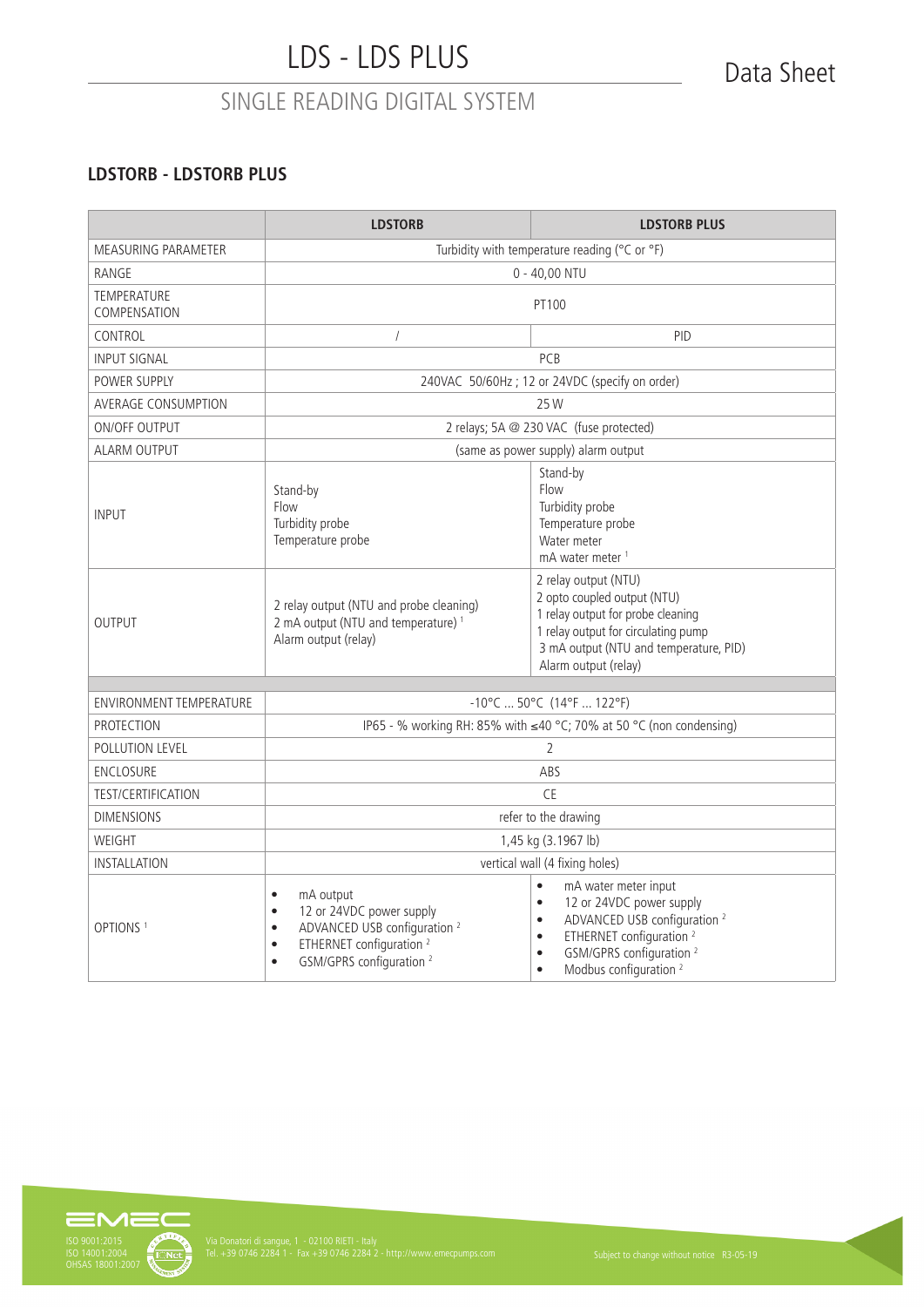### **LDSDO - LDSDO PLUS**

|                                                                | <b>LDSDO</b><br><b>LDSDO PLUS</b>                                                                                                                                                                                               |                                                                                                                                                                                                                                                                                              |  |
|----------------------------------------------------------------|---------------------------------------------------------------------------------------------------------------------------------------------------------------------------------------------------------------------------------|----------------------------------------------------------------------------------------------------------------------------------------------------------------------------------------------------------------------------------------------------------------------------------------------|--|
| MEASURING PARAMETER                                            | Dissolved oxygen with temperature reading (°C or °F)                                                                                                                                                                            |                                                                                                                                                                                                                                                                                              |  |
| RANGE                                                          | 0 - 9,999 mg/l O <sub>2</sub><br>0 - 99,99 mg/l $0,$<br>0 - 999,9 mg/l $0,$<br>0 - 9999 mg/l $0,$                                                                                                                               |                                                                                                                                                                                                                                                                                              |  |
| <b>TEMPERATURE</b><br>COMPENSATION                             |                                                                                                                                                                                                                                 | PT100                                                                                                                                                                                                                                                                                        |  |
| CONTROL                                                        | $\sqrt{2}$                                                                                                                                                                                                                      | <b>PID</b>                                                                                                                                                                                                                                                                                   |  |
| <b>INPUT SIGNAL</b>                                            |                                                                                                                                                                                                                                 | PCB                                                                                                                                                                                                                                                                                          |  |
| POWER SUPPLY                                                   |                                                                                                                                                                                                                                 | 240VAC 50/60Hz; 12 or 24VDC (specify on order)                                                                                                                                                                                                                                               |  |
| AVERAGE CONSUMPTION                                            |                                                                                                                                                                                                                                 | 25 W                                                                                                                                                                                                                                                                                         |  |
| ON/OFF OUTPUT                                                  |                                                                                                                                                                                                                                 | 2 relays; 5A @ 230 VAC (fuse protected)                                                                                                                                                                                                                                                      |  |
| <b>ALARM OUTPUT</b>                                            |                                                                                                                                                                                                                                 | (same as power supply) alarm output                                                                                                                                                                                                                                                          |  |
| <b>INPUT</b>                                                   | Stand-by<br>Stand-by<br>Flow<br>Flow<br>Dissolved oxygen probe<br>Temperature probe<br>Dissolved oxygen probe<br>Temperature probe<br>Water meter<br>mA water meter <sup>1</sup>                                                |                                                                                                                                                                                                                                                                                              |  |
| OUTPUT                                                         | 1 relay output (Dissolved oxygen)<br>2 mA output (Dissolved oxygen & Temperature) <sup>1</sup><br>Alarm output (relay)                                                                                                          | 2 relay output (Dissolved oxygen)<br>2 opto coupled output (Dissolved oxygen)<br>1 relay output for probe cleaning<br>1 relay output for circulating pump<br>3 mA output (Dissolved oxygen & Temperature, PID)<br>Alarm output (relay)                                                       |  |
| $-10^{\circ}$ C  50°C (14°F  122°F)<br>ENVIRONMENT TEMPERATURE |                                                                                                                                                                                                                                 |                                                                                                                                                                                                                                                                                              |  |
| <b>PROTECTION</b>                                              |                                                                                                                                                                                                                                 | IP65 - % working RH: 85% with ≤40 °C; 70% at 50 °C (non condensing)                                                                                                                                                                                                                          |  |
| <b>POLLUTION LEVEL</b>                                         |                                                                                                                                                                                                                                 |                                                                                                                                                                                                                                                                                              |  |
| ENCLOSURE                                                      | 2<br>ABS                                                                                                                                                                                                                        |                                                                                                                                                                                                                                                                                              |  |
| <b>TEST/CERTIFICATION</b>                                      | <b>CE</b>                                                                                                                                                                                                                       |                                                                                                                                                                                                                                                                                              |  |
| <b>DIMENSIONS</b>                                              | refer to the drawing                                                                                                                                                                                                            |                                                                                                                                                                                                                                                                                              |  |
| WEIGHT                                                         | 1,45 kg (3.1967 lb)                                                                                                                                                                                                             |                                                                                                                                                                                                                                                                                              |  |
| INSTALLATION                                                   | vertical wall (4 fixing holes)                                                                                                                                                                                                  |                                                                                                                                                                                                                                                                                              |  |
| OPTIONS <sup>1</sup>                                           | mA output<br>$\bullet$<br>12 or 24VDC power supply<br>$\bullet$<br>ADVANCED USB configuration <sup>2</sup><br>$\bullet$<br>ETHERNET configuration <sup>2</sup><br>$\bullet$<br>GSM/GPRS configuration <sup>2</sup><br>$\bullet$ | mA water meter input<br>$\bullet$<br>12 or 24VDC power supply<br>$\bullet$<br>ADVANCED USB configuration <sup>2</sup><br>$\bullet$<br>ETHERNET configuration <sup>2</sup><br>$\bullet$<br>GSM/GPRS configuration <sup>2</sup><br>$\bullet$<br>Modbus configuration <sup>2</sup><br>$\bullet$ |  |

<sup>1</sup> On request

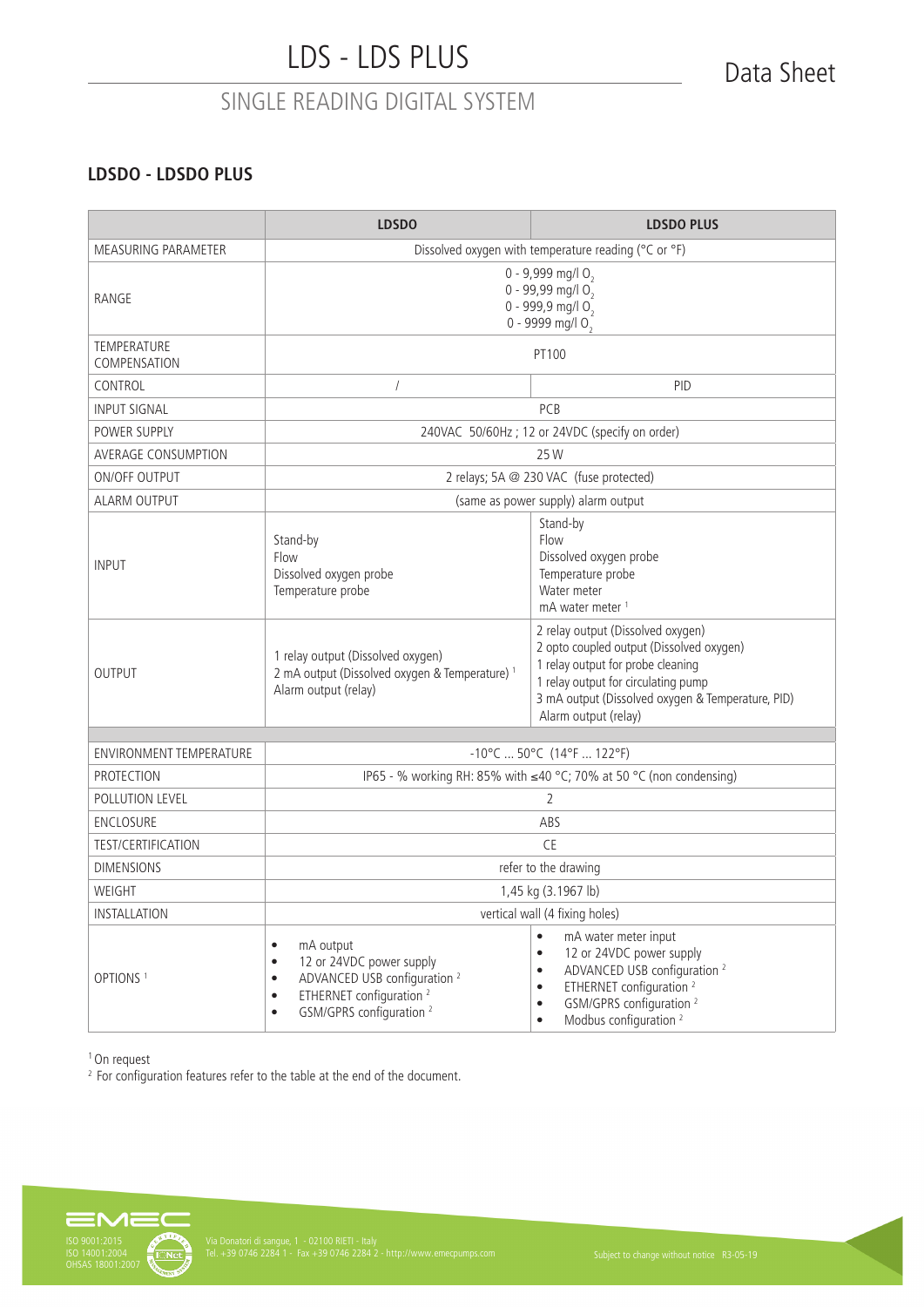### **LDSTRC - LDSTRC PLUS**

|                                    | <b>LDSTRC</b>                                                                                                                                                                                                                   | <b>LDSTRC PLUS</b>                                                                                                                                                                                                                                                                           |  |
|------------------------------------|---------------------------------------------------------------------------------------------------------------------------------------------------------------------------------------------------------------------------------|----------------------------------------------------------------------------------------------------------------------------------------------------------------------------------------------------------------------------------------------------------------------------------------------|--|
| MEASURING PARAMETER                | <b>Tracers</b>                                                                                                                                                                                                                  |                                                                                                                                                                                                                                                                                              |  |
| RANGE                              | 0-999.9 ppm; resolution: 0,1 ppm                                                                                                                                                                                                |                                                                                                                                                                                                                                                                                              |  |
| <b>TEMPERATURE</b><br>COMPENSATION | $\sqrt{2}$                                                                                                                                                                                                                      |                                                                                                                                                                                                                                                                                              |  |
| CONTROL                            | $\sqrt{2}$                                                                                                                                                                                                                      | <b>PID</b>                                                                                                                                                                                                                                                                                   |  |
| <b>INPUT SIGNAL</b>                |                                                                                                                                                                                                                                 | PCB                                                                                                                                                                                                                                                                                          |  |
| POWER SUPPLY                       | 240VAC 50/60Hz; 12 or 24VDC (specify on order)                                                                                                                                                                                  |                                                                                                                                                                                                                                                                                              |  |
| <b>AVERAGE CONSUMPTION</b>         |                                                                                                                                                                                                                                 | 25 W                                                                                                                                                                                                                                                                                         |  |
| <b>ON/OFF OUTPUT</b>               |                                                                                                                                                                                                                                 | 2 relays; 5A @ 230 VAC (fuse protected)                                                                                                                                                                                                                                                      |  |
| <b>ALARM OUTPUT</b>                |                                                                                                                                                                                                                                 | (same as power supply) alarm output                                                                                                                                                                                                                                                          |  |
| <b>INPUT</b>                       | Stand-by<br>Flow<br>Trc level<br>Trc probe<br>Temperature probe                                                                                                                                                                 | Stand-by<br>Flow<br>Trc level<br>Trc probe<br>Temperature probe<br>Water meter<br>mA water meter <sup>1</sup>                                                                                                                                                                                |  |
| <b>OUTPUT</b>                      | 1 relay output (Trc)<br>1 Opto coupled output (Trc)<br>2 mA output (Trc & Temperature) <sup>1</sup><br>Alarm output (relay)                                                                                                     | 2 relay output (Trc)<br>2 opto coupled output (Trc)<br>1 relay output for probe cleaning<br>1 relay output for circulating pump<br>2 mA output (Trc & Temperature, PID)<br>Alarm output (relay)                                                                                              |  |
| <b>ENVIRONMENT TEMPERATURE</b>     | $-10^{\circ}$ C  50 $^{\circ}$ C (14 $^{\circ}$ F  122 $^{\circ}$ F)                                                                                                                                                            |                                                                                                                                                                                                                                                                                              |  |
| PROTECTION                         | IP65 - % working RH: 85% with ≤40 °C; 70% at 50 °C (non condensing)                                                                                                                                                             |                                                                                                                                                                                                                                                                                              |  |
| POLLUTION LEVEL                    | $\overline{2}$                                                                                                                                                                                                                  |                                                                                                                                                                                                                                                                                              |  |
| <b>ENCLOSURE</b>                   | ABS                                                                                                                                                                                                                             |                                                                                                                                                                                                                                                                                              |  |
| <b>TEST/CERTIFICATION</b>          | <b>CE</b>                                                                                                                                                                                                                       |                                                                                                                                                                                                                                                                                              |  |
| <b>DIMENSIONS</b>                  | refer to the drawing                                                                                                                                                                                                            |                                                                                                                                                                                                                                                                                              |  |
| WEIGHT                             | 1,45 kg (3.1967 lb)                                                                                                                                                                                                             |                                                                                                                                                                                                                                                                                              |  |
| <b>INSTALLATION</b>                | vertical wall (4 fixing holes)                                                                                                                                                                                                  |                                                                                                                                                                                                                                                                                              |  |
| OPTIONS <sup>1</sup>               | mA output<br>$\bullet$<br>12 or 24VDC power supply<br>$\bullet$<br>ADVANCED USB configuration <sup>2</sup><br>$\bullet$<br>ETHERNET configuration <sup>2</sup><br>$\bullet$<br>GSM/GPRS configuration <sup>2</sup><br>$\bullet$ | $\bullet$<br>mA water meter input<br>12 or 24VDC power supply<br>$\bullet$<br>ADVANCED USB configuration <sup>2</sup><br>$\bullet$<br>ETHERNET configuration <sup>2</sup><br>$\bullet$<br>GSM/GPRS configuration <sup>2</sup><br>$\bullet$<br>Modbus configuration <sup>2</sup><br>$\bullet$ |  |